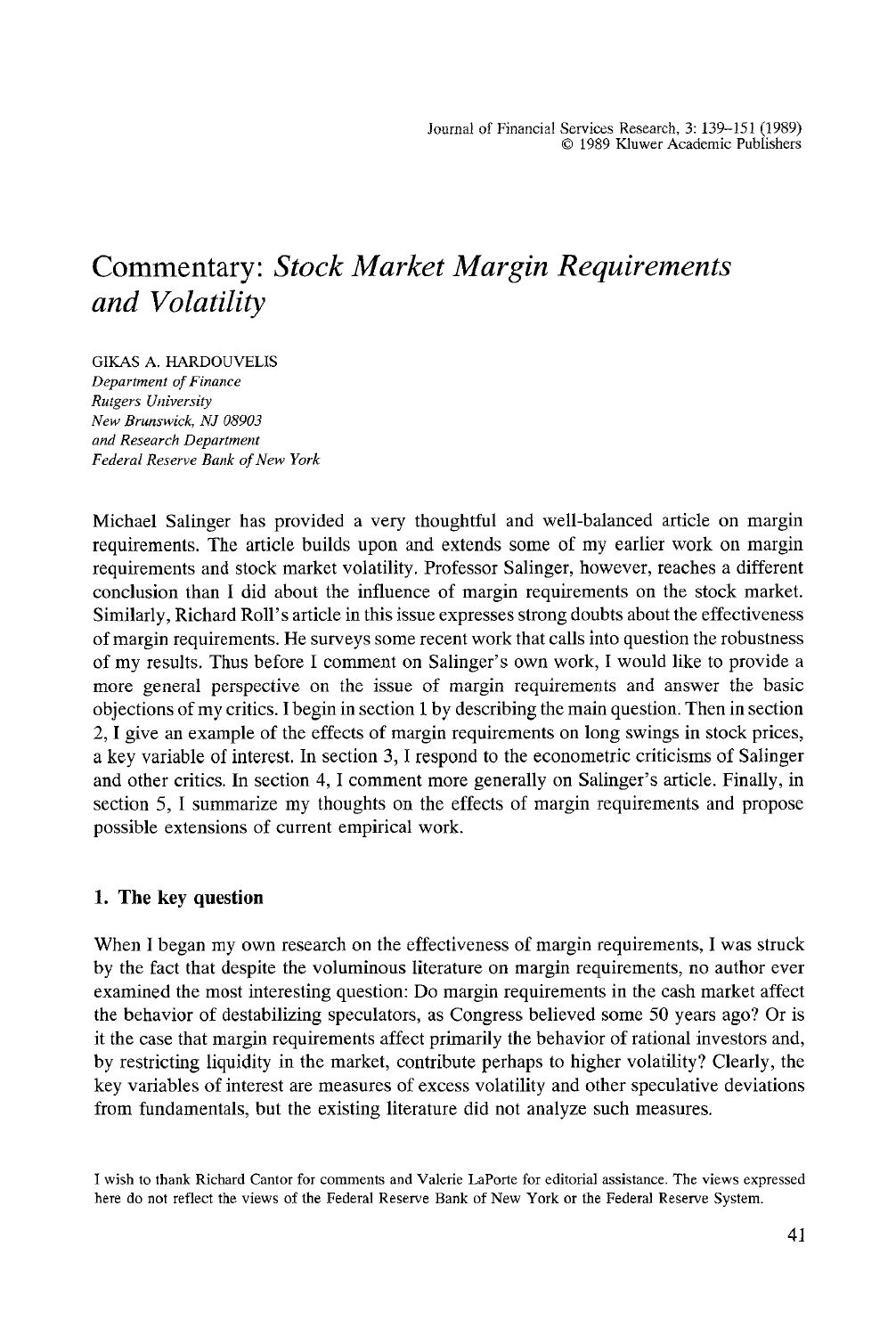I found two articles that examined the effect of margin requirements on actual, as opposed to excess, volatility. Officer (1973) finds a weak negative relationship between the two variables and interprets it as evidence that volatility affects the behavior of the Federal Reserve in setting margin requirements. Douglas (1969), however, finds a very strong negative relationship (a *t*-statistic of 10), which he interprets as evidence that higher margin requirements reduce volatility. Neither article controls for the behavior of the Federal Reserve, and each one only partially controls for the variability of the economic environment. I decided to sharpen the results of thc two authors and then focus on the key question of whether margin requirements affect excess volatility.

My critics concentrate exclusively on what I thought was the noncontroversial and perhaps less exciting part of my article, the relationship between margin requirements and *actual* volatility. My estimate of this relationship turned out to be stronger than Officer's but weaker than that of Douglas. Therefore, I don't see the basis for the claim by some of my critics (repeated by Roll in his article) that I am the only one in the literature reporting a negative association between margin requirements and stock price volatility, implying that my results are an aberration. But before I address criticisms of my results on actual volatility, let me discuss what I feel are some of the most interesting results on the relationship between margin requirements and long swings in stock prices.

#### **2. Margin requirements and long swings in stock prices: an example**

Recall the Fama and French (1988) result that high price-dividend ratios predict subsequent low stock returns. Fama and French propose two alternative explanations of the negative correlation. The first explanation runs as follows: a high price-dividend ratio reflects an overvalued market. Later on, stock prices decline to line up closer to fundamentals, and this movement generates a negative return. The second explanation asserts that a high price-dividend ratio reflects a low risk premium in a correctly valued market, and the low subsequent returns reflect a low reward for the small amount of risk that market participants had rationally expected. While it is difficult to discriminate between the two hypotheses, I found that the size of the negative correlation between price-dividend ratios and subsequent stock returns in excess of the risk-free rate varies systematically with the level of margin requirements: the negative correlation is weaker in periods of high margin requirements *and* in periods when margin requirements increase. Furthermore, the results are robust to the inclusion or exclusion of the depression years from the sample (see the May 1989 revision of my paper).

I interpret these findings to mean either that high (or increasing) margin requirements reduce the degree of mispricing in the market and hence the excess volatility over the long term that is generated by the presence of irrational price swings or that high (or increasing) margin requirements reduce the perceived risk in the market. Under either interpretation, higher margin requirements are effective. $<sup>1</sup>$ </sup>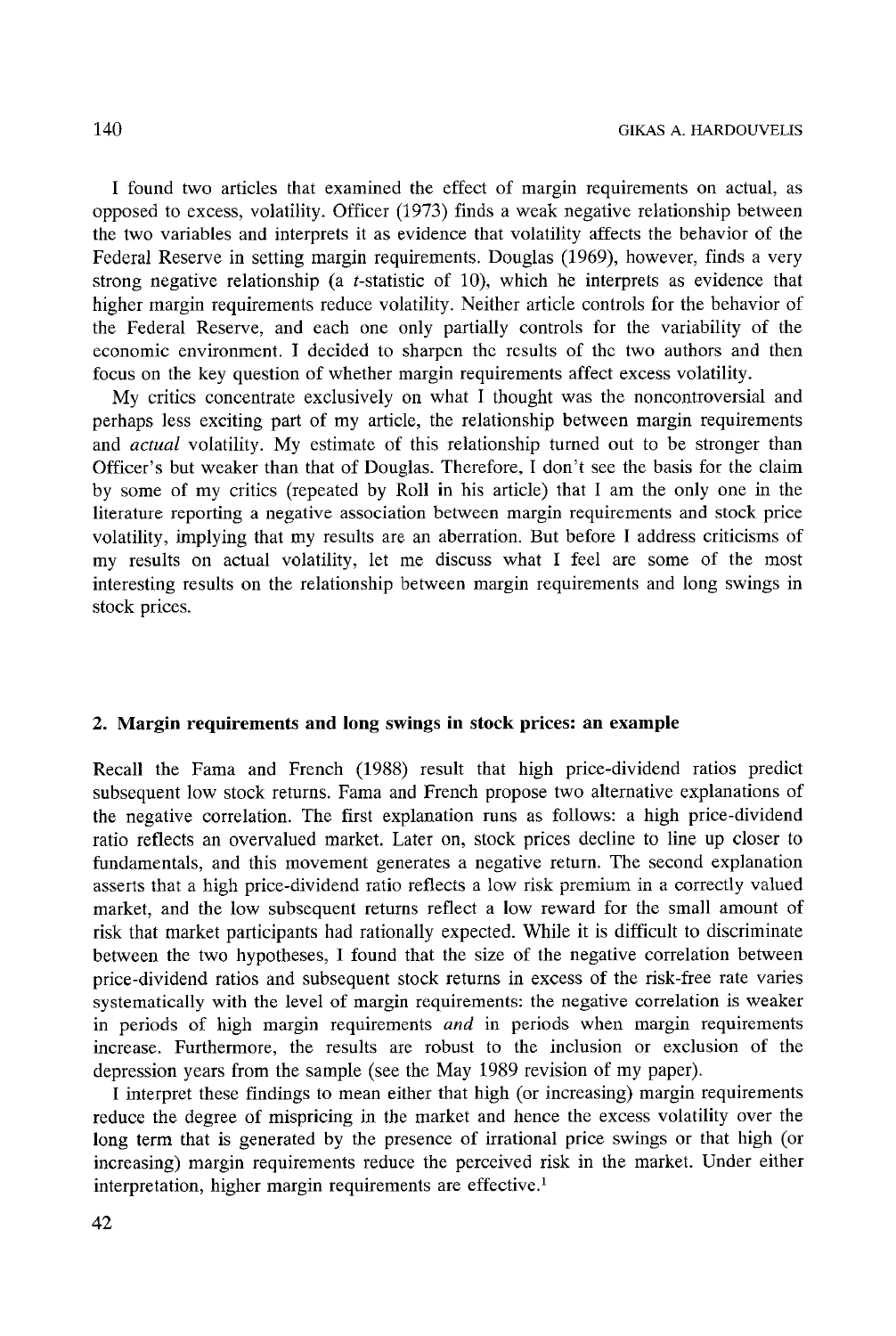#### **3. Response to the critics**

Let me now address the criticisms of my results on actual volatility. The first criticism is that the negative correlation is due to the depression years and is not observed after the 1940s. This is one of Salinger's criticisms as well, although he correctly points out that even if the depression years were solely responsible for the negative correlation, the results might still be relevant for today's financial environment. The criticism is only partly correct. It is true that to exclude the depression years weakens the estimated correlation between margin requirements and volatility, yet the correlation remains statistically significant. It is also true that the size of the correlation varies across different subsamples, but such variables should be expected. At different points in time the relative effects of margin requirements on destabilizing speculators and on stabilizing rational investors may well differ. Please also note that the criticism does not apply to the relationship between margin requirements and excess volatility, which is equally strong in the post-depression sample.

Table 1 repeats some of Salinger's tables using the S&P index and an index of small stocks but shows the results for various subperiods. The index of small stocks represents the two smallest deciles of the New York Stock Exchange stocks in terms of capitalized value; its source is Ibbotson Associates. Note that the negative association is present in *every* subperiod, although the size of the correlation varies. The coefficient of margin requirements is typically statistically significant for both the S&P Composite and the index of small stocks. Although not shown in table 1, when additional control variables are added, such as the lagged growth in stock prices or the volatility of the industrial production index, the negative coefficient of margin requirements is more significant. This evidence is quite impressive when one recalls that since November 1935, margin requirements changed only 22 times and, thus, checking for subperiod negative correlations is asking too much of the data.

Salinger's second major criticism of my article runs as follows: if one adds 12 lags of volatility in the basic regression, the effect weakens substantially even in the 1935-1987 sample. The first row of table 2 confirms the criticism. The margin coefficient is now insignificant for both stock indices. The size of the coefficient drops substantially relative to its size in table 1, although given the estimated persistence in volatility, the size of the estimated long-run effect of margin requirements on volatility is only slightly smaller than in table 1. To assess the importance of the criticism, observe that adding 12 lags of volatility in the bivariate contemporaneous relationship between margin requirements and volatility is arbitrary and may not be innocuous. Lagged volatility may proxy for other excluded factors that affect both margin requirements and current volatility. For purposes of symmetry, the second row of table 2 adds 12 lags of each of the control variables from my earlier paper. Observe that the second row reinstates my earlier results: the margin coefficient is now statistically significant for both indices. Clearly, the results of the second row are more reliable because they control for third factors that may adversely influence the relationship between margin requirements and volatility.

The importance of controlling for third factors in the relationship between margin requirements and volatility can be illustrated by the following example. My earlier paper shows that the Federal Reserve would increase margin requirements following a run-up in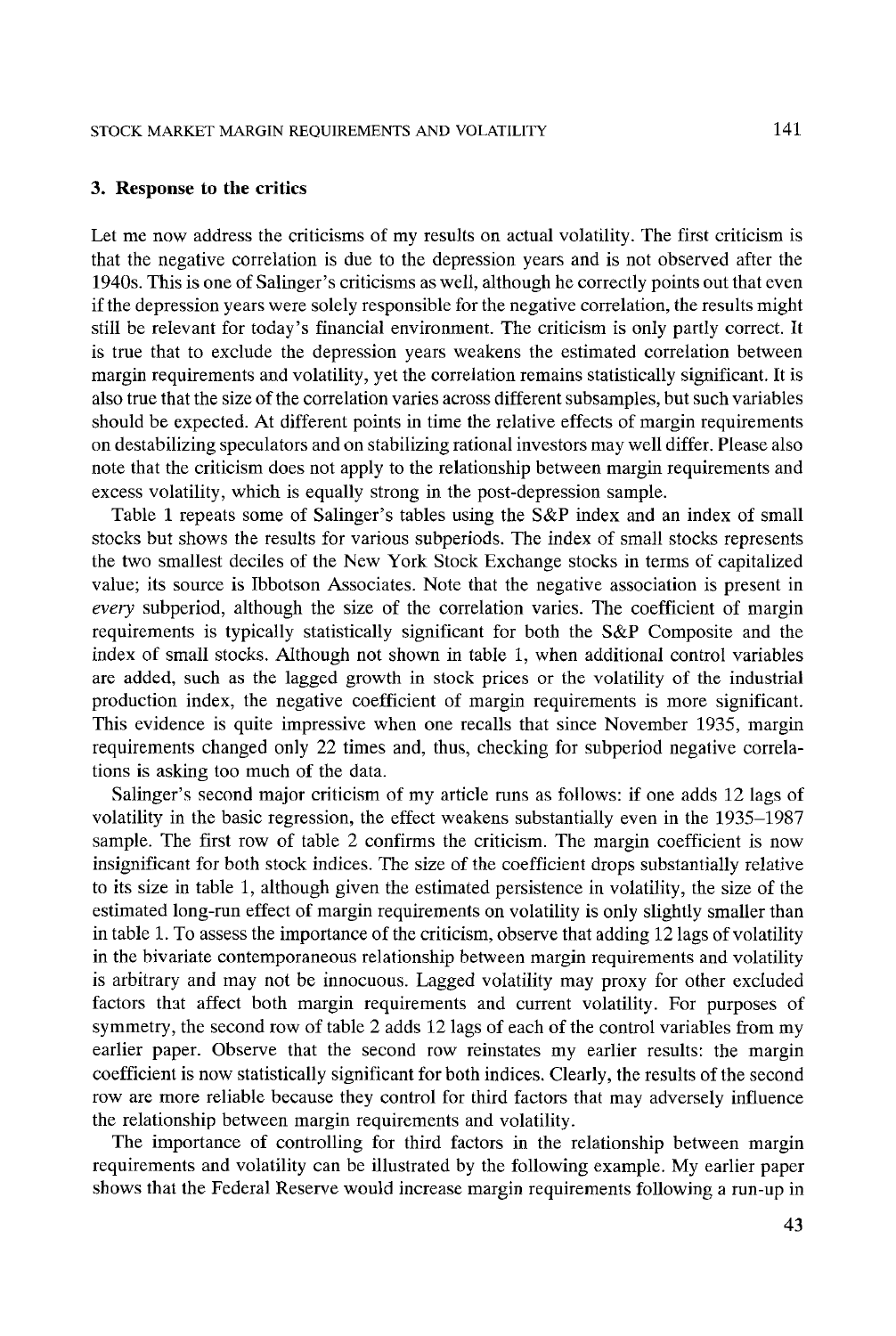| ľ           |                                                                                      |                                  |                     |             |      |                                            |                                                      |                         |            |      |
|-------------|--------------------------------------------------------------------------------------|----------------------------------|---------------------|-------------|------|--------------------------------------------|------------------------------------------------------|-------------------------|------------|------|
|             |                                                                                      |                                  | S&P Index           |             |      |                                            |                                                      | Small Stocks Index      |            |      |
| Sample      | e,                                                                                   | $\mathbf{\hat{e}}_{2}$           | R <sup>2</sup>      | <b>SEE</b>  | Ř    | ය                                          | 82                                                   | R <sup>2</sup>          | <b>SEE</b> | ΒŇ   |
| 34:11-87:12 |                                                                                      |                                  | \$                  | <b>SHO</b>  | 1.78 | $-090*$<br>$[-4.55]$                       |                                                      | $\infty$                | 890        | 59.1 |
|             | $-037*$<br>[-3.19]                                                                   |                                  |                     |             |      |                                            |                                                      |                         |            |      |
|             |                                                                                      |                                  | $\ddot{\circ}$      | <b>GFO.</b> | 1.79 |                                            |                                                      | Θj.                     | 065        | 1.66 |
|             |                                                                                      |                                  |                     |             |      |                                            |                                                      |                         |            |      |
|             |                                                                                      |                                  | $\ddot{\mathbf{S}}$ | <b>940</b>  | 1.80 |                                            |                                                      | $\overline{\mathbf{8}}$ | 065        | 1.68 |
|             |                                                                                      | $1.56$ *<br>$[3.54]$<br>$[2.68]$ |                     |             |      |                                            | 3.31*<br>[4.56]<br>[3.23]                            |                         |            |      |
| 40:1-87:12  |                                                                                      |                                  | $\mathfrak{S}$      | 035         | 1.87 |                                            |                                                      | S.                      | 050        | 1.80 |
|             | $-015$<br>$-1.25$<br>$-014$<br>$-1.36$                                               |                                  |                     |             |      | $-048*$<br>$[-2.39]$<br>$-033*$<br>$-033*$ |                                                      |                         |            |      |
|             |                                                                                      |                                  | S                   | .035        | 1.87 |                                            |                                                      | S                       | 051        | 1.78 |
|             |                                                                                      |                                  |                     |             |      |                                            |                                                      |                         |            |      |
|             |                                                                                      |                                  | $\mathfrak{S}$      | .035        | 1.87 |                                            |                                                      | $\mathcal{L}$           | 051        | 1.80 |
|             | $\begin{array}{c} -011 \\[-4pt] -0.87] \\[-4pt] -0.27^* \\[-4pt] -2.32] \end{array}$ | 33<br>0.89<br>0.35<br>0.35       |                     |             |      | $-038$<br>$-2.07$<br>$-1.50$               | $\begin{bmatrix} 656 \\ 0.65 \\ -0.39 \end{bmatrix}$ |                         |            |      |
| 47:1-87:12  |                                                                                      |                                  | ਡ੍                  | 034         | 1.94 |                                            |                                                      | इं                      | 946        | 1.89 |
|             |                                                                                      |                                  |                     |             |      |                                            |                                                      |                         |            |      |
|             |                                                                                      |                                  | S                   | 034         | 1.92 |                                            |                                                      | S.                      | 946        | 1.88 |
|             |                                                                                      |                                  |                     |             |      |                                            |                                                      |                         |            |      |
|             |                                                                                      | $0.6017$<br>$0.6017$<br>$0.217$  | $\tilde{q}$         | 034         | 1.94 |                                            | $-22$<br>$-22$<br>$-12$<br>$-12$<br>$-1$             | $\mathbf{S}$            | 0.46       | 1.90 |
|             | $-030^*$<br>$[-2.07]$                                                                |                                  |                     |             |      | $-040*$<br>$[-2.08]$                       |                                                      |                         |            |      |

Table 1. Volatility, margin requirements and margin debt

 $G_{mi} = \sum_{i=1}^{12} \alpha_i \, SEASON_{it} + \beta_1 \, M_t + \beta_2 \, DEBT_t + u_t$ 

 $\overline{44}$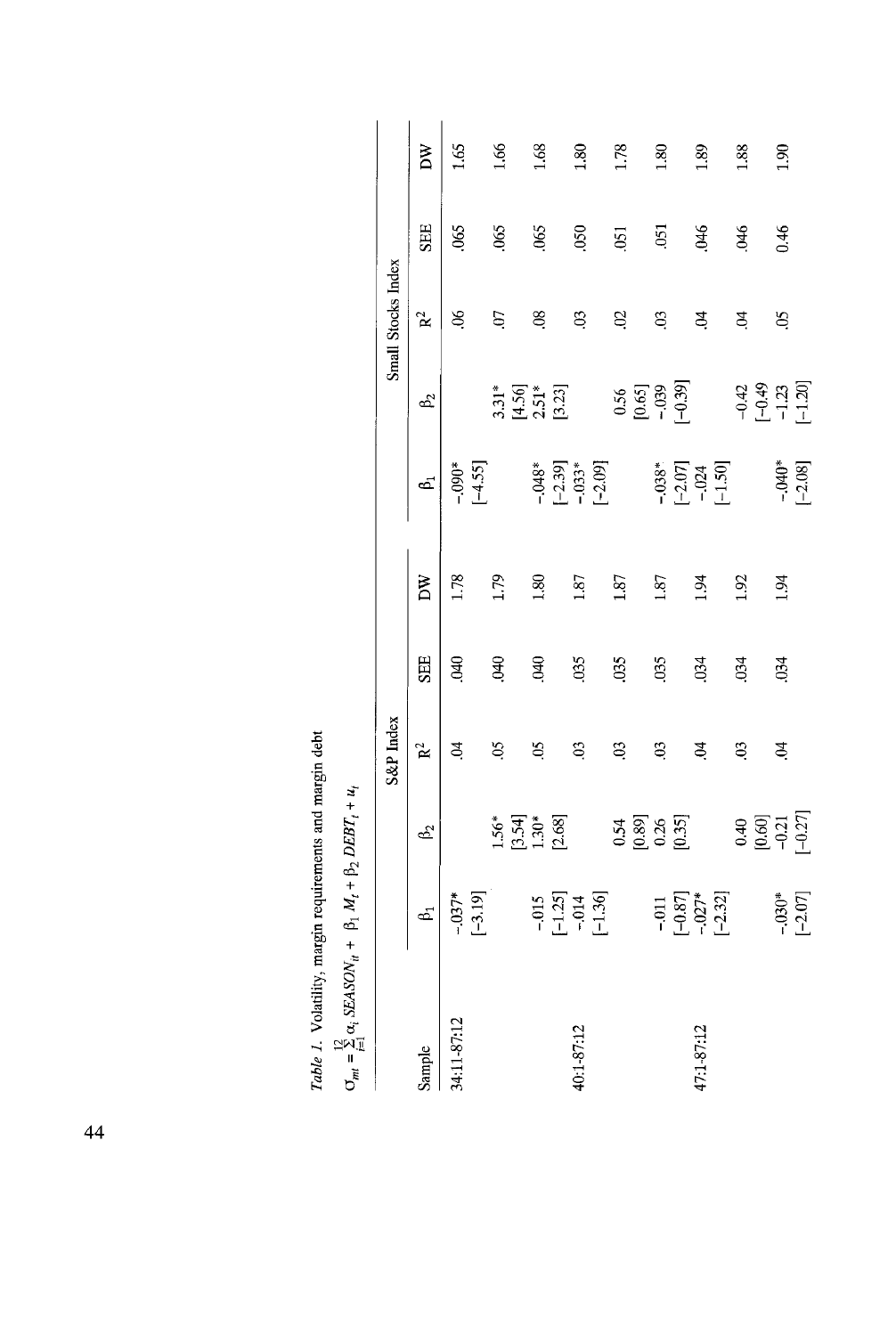| 9G        | 1.88<br>1.88 1.90<br>1.61 1.64 1.66<br>$\mathfrak{S}$                                                                                                                                                     |            | $68$ $83$ $122$                                                                               |
|-----------|-----------------------------------------------------------------------------------------------------------------------------------------------------------------------------------------------------------|------------|-----------------------------------------------------------------------------------------------|
|           |                                                                                                                                                                                                           |            | $-1.33$<br>$-1.12$<br>$-1.2$<br>$-1.3$<br>$-1.3$<br>$-1.3$<br>$-1.3$<br>$-1.88$ ]             |
|           | $-027$<br>$-1.43$ ]<br>$-0.42$<br>$-1.17$ *<br>$-1.17$ *<br>$-3.98$ ]                                                                                                                                     |            |                                                                                               |
|           | $1.90$<br>$1.88$<br>$1.71$<br>$1.77$                                                                                                                                                                      |            |                                                                                               |
|           | $35$<br>$35$<br>$35$<br>$35$<br>$35$<br>$35$<br>$35$<br>$35$                                                                                                                                              |            |                                                                                               |
|           |                                                                                                                                                                                                           |            | $\frac{175}{13}$<br>$\frac{175}{13}$<br>$\frac{175}{13}$                                      |
|           |                                                                                                                                                                                                           |            | $0.47$<br>$0.64$<br>$-0.17$<br>$-0.19$<br>$-0.19$<br>$-0.86$<br>$-0.84$<br>$-0.34$<br>$-0.07$ |
|           | $\begin{bmatrix} -0.31^* \\ -0.33 \end{bmatrix}$<br>$\begin{bmatrix} -2.33 \\ -0.33 \end{bmatrix}$<br>$\begin{bmatrix} 0.33^* \\ -0.33^* \end{bmatrix}$<br>$\begin{bmatrix} -1.98 \\ -1.98 \end{bmatrix}$ |            |                                                                                               |
| 6:1.87:12 |                                                                                                                                                                                                           | 4:11-55:12 |                                                                                               |

*Notes*:  $\sigma_m = \sqrt{\langle \pi/2 \rangle} | \hat{\varepsilon}_l |$ , where  $\hat{\varepsilon}_i$  is the estimated residual of the regression:  $R_t = \Sigma_{i=1}^1 \alpha_i$ , SEASON<sub>i</sub> +  $\Sigma_{i=1}^1 \beta_i R_{t-1} + \varepsilon_n$ , with R, referring to the real monthly rate of reuture of a sto \*, denotes statistical significance at the 5 percent level. R<sup>2</sup> is the coefficient of determination, SEE is the regression standard error, and DW is the Durbin-Watson to the capitalized value of the New York Stock Exchange. t-statistics are in brackets calculated from White (1980) heteroskedasticity-consistent standard errors. Asterisk, statistic.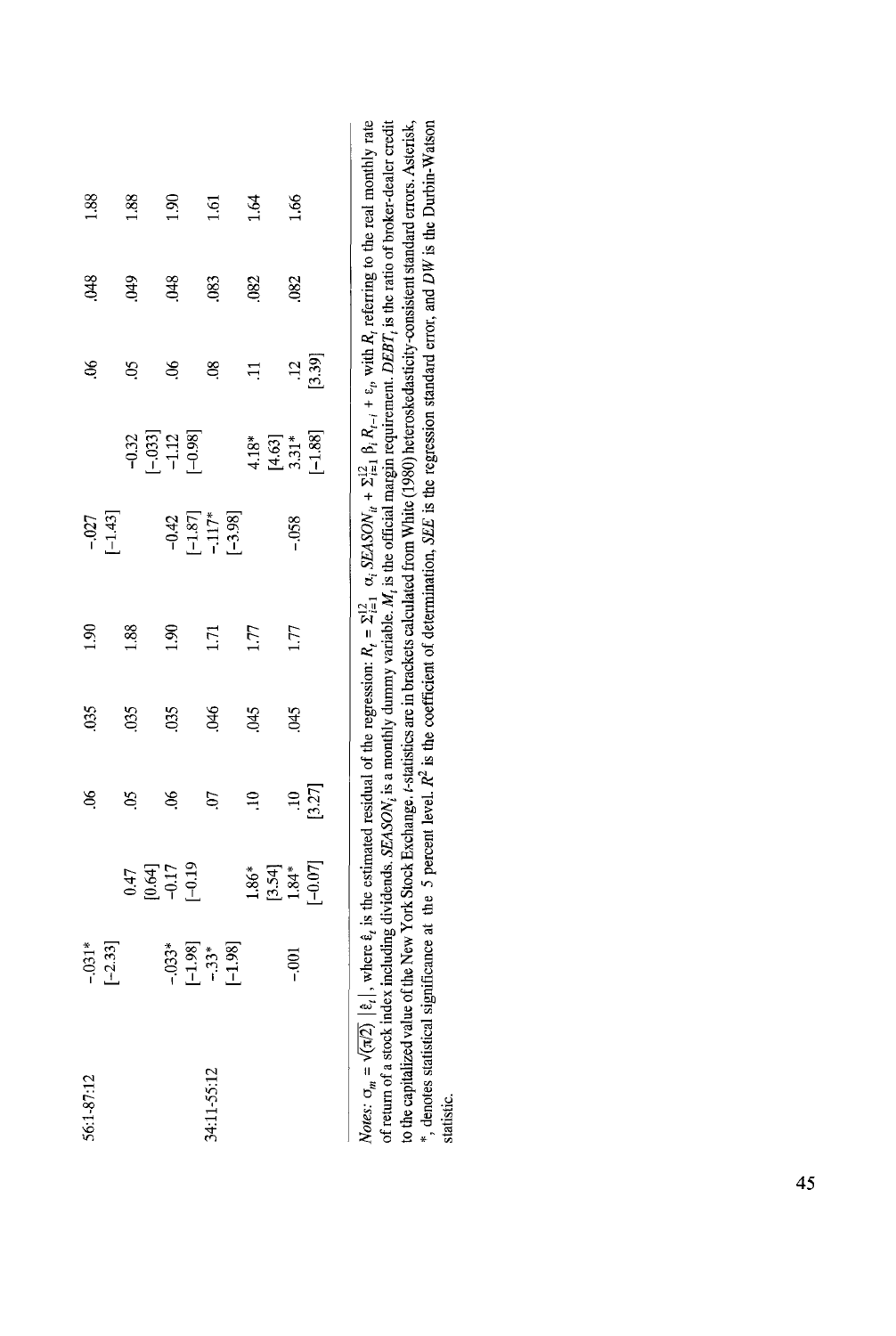| Independent variable:<br>Dependent variable: | ರ್                                                                                        | 12 monthly seasonals, and current M<br>12 lags of $\sigma_m R$ , MCR, $\pi$ , Y, $\sigma_m(Y)$ , |                                         |                                         |                                                               |                                                                                                                              |                 |            |
|----------------------------------------------|-------------------------------------------------------------------------------------------|--------------------------------------------------------------------------------------------------|-----------------------------------------|-----------------------------------------|---------------------------------------------------------------|------------------------------------------------------------------------------------------------------------------------------|-----------------|------------|
|                                              |                                                                                           |                                                                                                  |                                         |                                         |                                                               | Sum of 12 lags with t-statistic in brackets, and $x^2$ (12) for excluding all 12 lags with significance level in parentheses |                 |            |
| Current<br>$\geq$                            | $\sigma_{\rm m}$                                                                          | ≃                                                                                                | <b>MCR</b>                              | E                                       | ≻                                                             | $\sigma_{\rm m}(\rm Y)$                                                                                                      | $\mathbf{R}^2$  | <b>SEE</b> |
|                                              |                                                                                           |                                                                                                  |                                         |                                         | S&P Index                                                     |                                                                                                                              |                 |            |
|                                              |                                                                                           |                                                                                                  |                                         |                                         |                                                               |                                                                                                                              | $\overline{12}$ | 039        |
| $-0.08$<br>$[-0.73]$                         | $.61*$<br>$(4.46)$<br>$(4.46)$<br>$(0.17)$<br>$(0.17)$<br>$(0.53)$<br>$(4.53)$<br>$(3.2)$ |                                                                                                  |                                         |                                         |                                                               |                                                                                                                              |                 |            |
|                                              |                                                                                           |                                                                                                  |                                         |                                         |                                                               |                                                                                                                              |                 |            |
|                                              |                                                                                           |                                                                                                  |                                         |                                         |                                                               |                                                                                                                              |                 |            |
|                                              |                                                                                           |                                                                                                  |                                         |                                         |                                                               | 62                                                                                                                           | 51              | 036        |
| $-030*$<br>$[-2.58]$                         |                                                                                           |                                                                                                  |                                         |                                         |                                                               |                                                                                                                              |                 |            |
|                                              |                                                                                           |                                                                                                  |                                         |                                         |                                                               |                                                                                                                              |                 |            |
|                                              |                                                                                           | $-25$<br>$-1.94$ ]<br>$588$<br>$580$                                                             | $-2.07$<br>$-2.07$<br>$2.1*$<br>$2.036$ | $-60$<br>$[-1.13]$<br>$16.4$<br>$(175)$ |                                                               | $\begin{bmatrix} 0.14 \\ 26.9^* \\ 0.08 \end{bmatrix}$                                                                       |                 |            |
|                                              |                                                                                           |                                                                                                  |                                         |                                         | 0<br>$-48*$<br>$[-2.32]$<br>4<br>5<br>5<br>Small Stocks Index |                                                                                                                              |                 |            |
|                                              |                                                                                           |                                                                                                  |                                         |                                         |                                                               |                                                                                                                              | $\overline{c}$  | <b>961</b> |
| $-019$<br>$[-1.26]$                          |                                                                                           |                                                                                                  |                                         |                                         |                                                               |                                                                                                                              |                 |            |
|                                              |                                                                                           |                                                                                                  |                                         |                                         |                                                               |                                                                                                                              |                 |            |
|                                              | $74*$<br>$[5.91]$<br>$48.5*$<br>$(000)$<br>$67*$                                          |                                                                                                  |                                         |                                         |                                                               |                                                                                                                              |                 |            |
|                                              |                                                                                           |                                                                                                  |                                         |                                         |                                                               | $\ddot{3}$                                                                                                                   | 33              | 059        |
| $-041*$<br>$[-2.22]$                         | $[5.79]$<br>61.9*                                                                         |                                                                                                  |                                         |                                         |                                                               |                                                                                                                              |                 |            |
|                                              |                                                                                           |                                                                                                  |                                         |                                         |                                                               |                                                                                                                              |                 |            |
|                                              | (000)                                                                                     | $-150$<br>$-150$<br>$14.8$<br>$(254)$                                                            | $-29$<br>$[-1.66]$<br>$15.3$<br>$(225)$ | $-54$<br>$[-0.66]$<br>$17.6$<br>$(123)$ | $-06$<br>$[-017]$<br>$16.4$<br>$16.4$                         | $[0.86]$<br>26.4*<br>(.010)                                                                                                  |                 |            |
| $Notes: M = official margin requirement.$    |                                                                                           | $\sigma_{\rm m}$ = monthly volatility of R, defined in table 1.                                  |                                         |                                         |                                                               |                                                                                                                              |                 |            |

 $V_m$  =  $\frac{1}{1000 \text{ m/s}}$ ,  $\frac{1}{1000 \text{ m/s}}$ ,  $\frac{1}{1000 \text{ m/s}}$ ,  $\frac{1}{1000 \text{ m/s}}$ ,  $\frac{1}{1000 \text{ m/s}}$  including dividends.<br> *NCR* = monthly rate of growth of the ratio of broker-dealer credit to the capitalized value of th

 $\pi$  = CP1 inflation rate, monthly.

 $Y =$  growth rate of the industrial production index, monthly.<br>  $\sigma_m(Y) =$  monthly volatility of Y.

Estimation performed with conditional-heteroskedasticity correction (White, 1980).

 $\overline{46}$ 

Table 2. Volatility and margin requirements

Sample: 35:10-87:12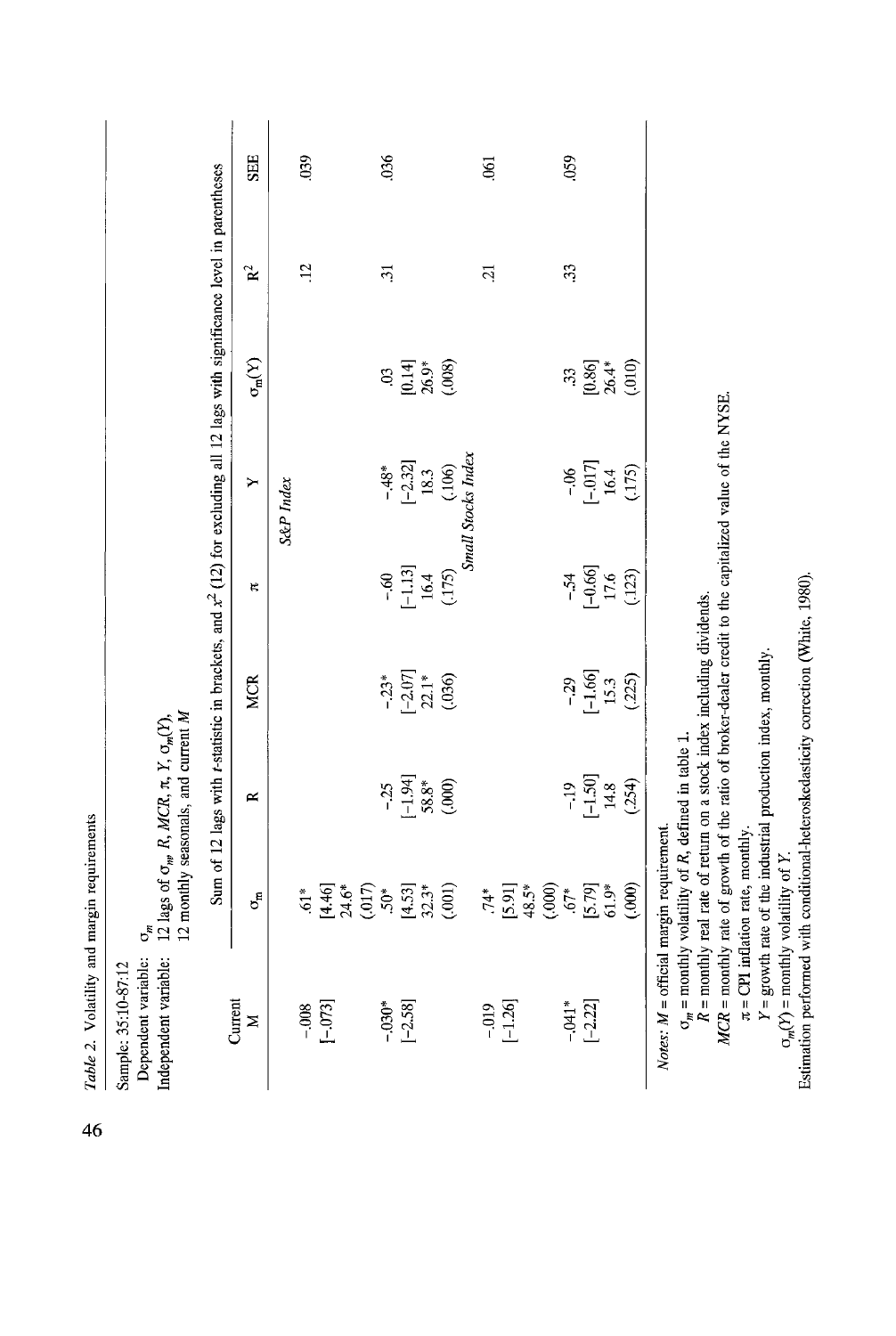stock prices and would decrease margin requirements following a downward trend in stock prices. Next, recall that Christie (1982) shows that during bull markets volatility is low and during bear markets volatility is high. Christie also provides evidence consistent with the hypothesis that higher stock prices *cause* volatility to decline because they result in a lower debt-equity ratio. Hence, if an increase in margin requirements were effective in the sense that it reversed a previous speculative rise in prices, then the new lower stock prices would cause volatility to increase. Thus, in the absence of an appropriate control for the recent rate of growth in stock prices, there is a bias against finding a negative association between current margin requirements and future volatility; there is also a bias toward a negative association between current margin requirements and lagged volatility.

The previous discussion explains the counterintuitive evidence of Schwert (1988), the first of my critics. Schwert argues that volatility Granger-causes margin requirements but margin requirements do not Granger-cause volatility. Schwert regresses current volatility on 12 of its own lags and 12 lags and 12 leads of the change in margin requirements. He finds a stronger negative relationship between volatility and lead changes in margin requirements than between volatility and lagged changes in margin requirements. Salinger responds to Schwert by adding the contemporaneous level of margin requirements and shows that the contemporaneous relationship between margin requirements and volatility is still the strongest. Salinger also points out that Schwert's results are counterintuitive. Suppose for the sake of the argument that the Fed did respond to an increase in volatility because it took it as a signal of excessive speculation. Under such circumstances, the Fed would increase, not decrease, margin requirements as the Schwert estimates show. I agree with Salinger's arguments and would like to add two points. First, the Fed never mentions volatility even as a remote reason for changing margin requirements. The ordered logit results of my earlier analysis on the Fed's disposition to alter margin requirements show no relationship either. Second, Schwert's counterintuitive result that a decrease in volatility is followed by an increase in margin requirements is due to third factors such as the level of the market. In the latest revision of my paper (May 1989), I show that, indeed, Schwert's Granger-causality results are reversed when additional control variables enter the original bivariate relation between margin requirements and volatility. The control variables are stock returns, the growth in margin credit, and the volatility of the industrial production index.

Another critic, Kupiec (1989), tackles a different aspect of my paper---my measure of volatility. I use two alternative measures of volatility, one annual and the other monthly. The annual measure is a standard deviation of monthly stock returns (or unanticipated stock returns) over a horizon of one year. The monthly measure is described in the notes of table 1 and is also used by Salinger and Schwert. Kupiec argues that volatility is not constant over a year or over a month and must be allowed to vary over time. He uses a GARCH-M model and finds that the effect of margin requirements on volatility, although negative, is insignificant.

Kupiec's criticism of my measure of volatility is misplaced. Volatility per se is *not* the variable of interest. As Salinger points out, the item of interest is the pyramidingdepyramiding process that generates long swings in stock prices and that prompted Congress to establish margin use some 50 years ago. One way to capture those price swings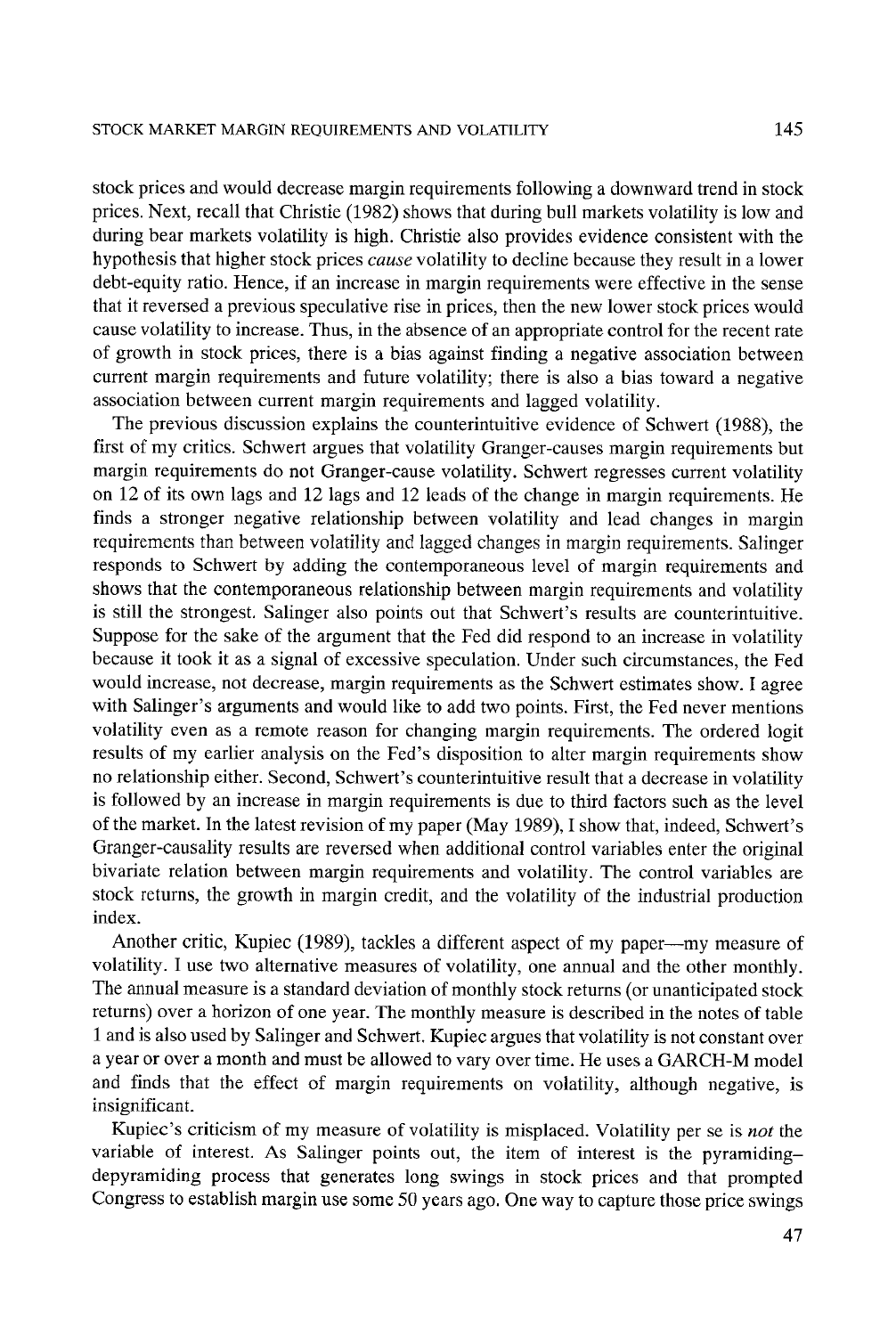is to use volatility measured over longer horizons such as a year. Volatility at high frequencies is not the appropriate measure. Furthermore, Kupiec's methodology limits the relevance of his results. The GARCH-M model imposes the Capital Asset Pricing Model on the data. Hence, his method assumes that the market understands the effect of margin requirements on volatility and correctly prices this risk. I interpret Kupiec's weak results as evidence that margin requirements affect excess volatility generated by irrational price swings that are unexpected and not priced in the market.

Hsieh and Miller (1989) criticize my use of overlapping data with the annual measure of volatility, but ignore my work with the monthly volatility measure or my excess volatility results. It is well known that the presence of data overlapping generates a moving average in the regression error term, which renders the OLS standard errors inconsistent. For correct inferences, the standard errors have to be adjusted. I used the correction proposed by Newey and West (1987). However, Hsieh and Miller claim that even the Newey-West correction is not enough because the residual autocorrelation is too high. Given their criticism, one would have expected them to use nonoverlapping annual data in responding to my paper, or perhaps to use monthly data with my monthly measure of volatility. Instead, they also use overlapping data, but they take the first difference to eliminate the serial correlation generated by the data overlap. But since the residual autocorrelation is substantially smaller than unity, first differencing generates negative autocorrelation. So they are forced to use Cochrane-Orcutt correction for first order serial correlation in their regressions. Yet they are still stuck with substantial residual autocorrelation at lags 12 and beyond. I am puzzled by their roundabout methodology. Indeed, they follow a very unorthodox route for reasons that are hard to understand. I have re-estimated my annual volatility equations using nonoverlapping annual data and find results that are very similar to my earlier ones (table 4A of the latest revision).

The same Hsieh-Miller criticism is echoed by Richard Roll's article in this issue. Although the Newey-West correction is very standard, Roll discards my annual volatility results on the grounds that they are based on complicated econometrics. Yet, he subsequently espouses uncritically the even more complicated econometrics of Hsieh and Miller.

Hsieh and Miller do not end up contradicting my results. They claim that one of my control variables, the lagged growth in margin credit, does not belong in my regression and suggest that a simultaneous system ought to be estimated. I agree that estimating a simultananeous system is an interesting next step, and their article would have good value added had they done it. However, as things stand, I believe I have taken care of their criticism. Using an ordered-logit model of the unobserved Fed disposition to change margin requirements, I found that the Fed responded to recent runs in stock prices *andchanges* in margin credit. This is consistent with the Fed's own description of the reasons that induced it to change margin requirements. Hence, when estimating the effect of margin requirements on volatility, one has to control for changes in lagged margin credit and the lagged rates of stock returns, as I did. Note that Hsieh and Miller also compare the volatility right before and right after a margin change and, in the absence of control variables, find no evidence of a negative association. They do find strong evidence of a negative association when the control variables are present. Of course, the results that make sense are the ones that control for the Fed's actions.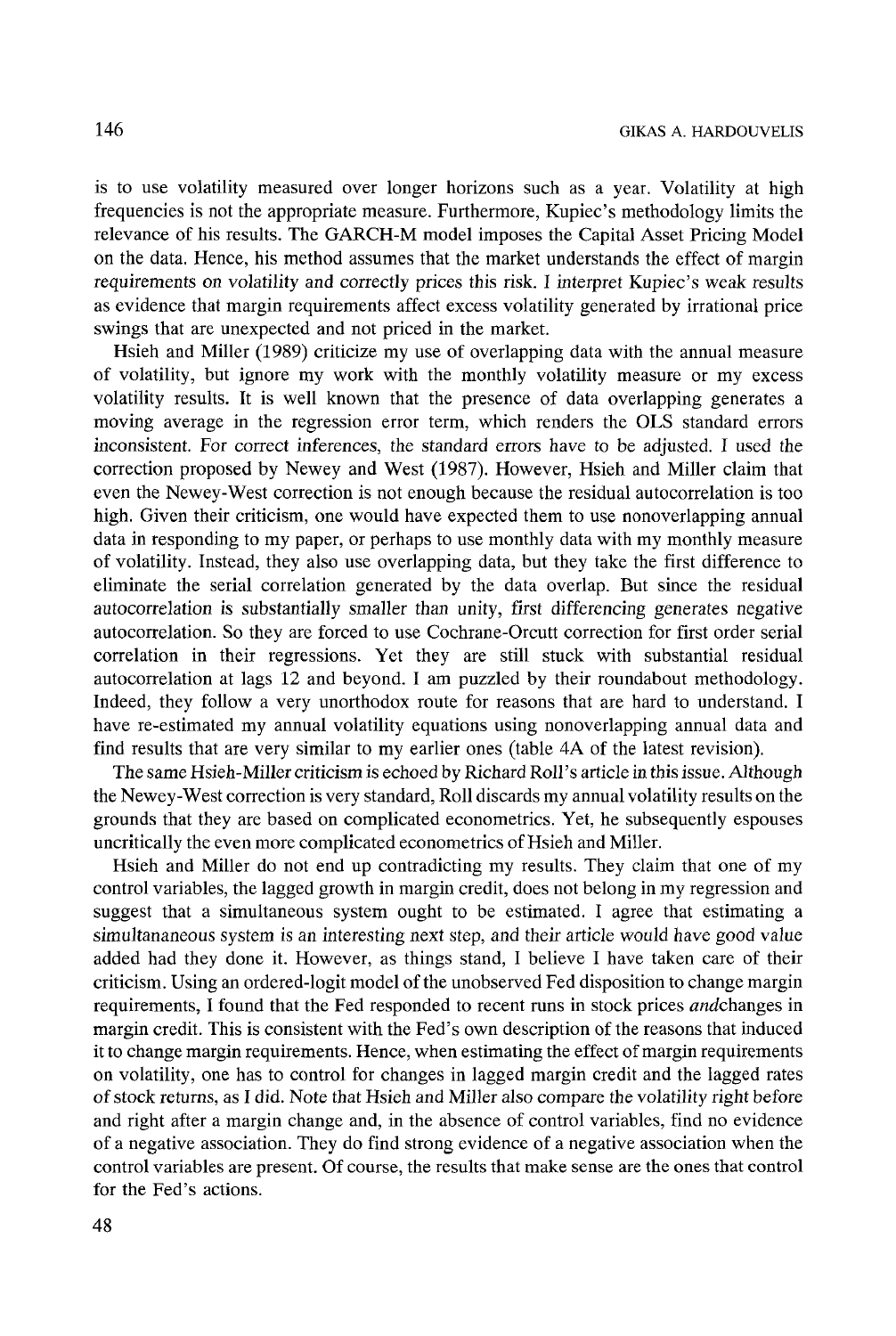#### **4. Comments on Michael Salinger's article**

Salinger's article is particularly insightful because it focuses on the central question of the effect of margin requirements on price swings generated by the pyramiding-depyramiding process. He proposes an interesting hypothesis that the direct effect of margin requirements is primarily on upside volatility, because initial margin requirements of less than 100 percent allow the market to go up but do not necessarily drive it down (recall that it is maintenance margins that force the market down). He also proposes that margin debt may have an extra effect on downside volatility because margin calls may bite more with a larger amount of margin debt when the market begins to tumble. He finds little evidence for such nonlineaer effects, but his test may have low power. One way to increase the power of his test would be to lengthen the observational interval in order to allow for the presumed unraveling of stock prices.<sup>2</sup>

Salinger claims that it is margin debt that matters and not margin requirements because the effect of margin requirements on volatility becomes insignificant when margin debt is included in his regressions. Of course, margin requirements cause margin debt to change, hence his regression may simply reveal that in the pre-1940 period margin requirements affected both volatility and margin debt. But note that margin requirements may have an extra effect on speculators over and above the effect revealed by margin debt. The reason is that high margins increase the cost of buying stocks even if speculators manage to get funds from alternative sources. So it is conceivable that when margin requirements increase, margin debt might not change, yet fewer speculators would enter the market, and the market would become less volatile. The regressions in table 1 bear this out. For example, in the 1947-1987 and the 1956-1987 periods margin requirements have a significant effect on volatility but margin debt has an insignificant effect on volatility.

Salinger also claims that since the 1940s margin debt never exceeded 1.5 percent the capitalized value of the NYSE, and hence it is hard to believe that margin requirements could have a substantial effect on the market. This is a powerful argument, but I would like to raise an important counterpoint: margin accounts may have a disproportionate effect on the market if they trade very actively. Surveys in the 1950s, 1960s, and 1970s by the New York Stock Exchange showed that despite the relative small size of margin accounts, margin trading constituted approximately 15 to 30 percent of trading volume.<sup>3</sup> My own vector autoregression results showed that trading volume is reduced following an increase in margin requirements.

## **5. Conclusion and possibilities for future research**

Margin requirements have changed only 22 times since their establishment in October 1934. Naturally, this diminishes the power of tests to distinguish among interesting hypotheses. Despite these limitations, there is a detectable and robust negative association between official margin requirements on the one hand and volatility, excess volatility, and the transitory component of stock prices on the other. This negative association is present in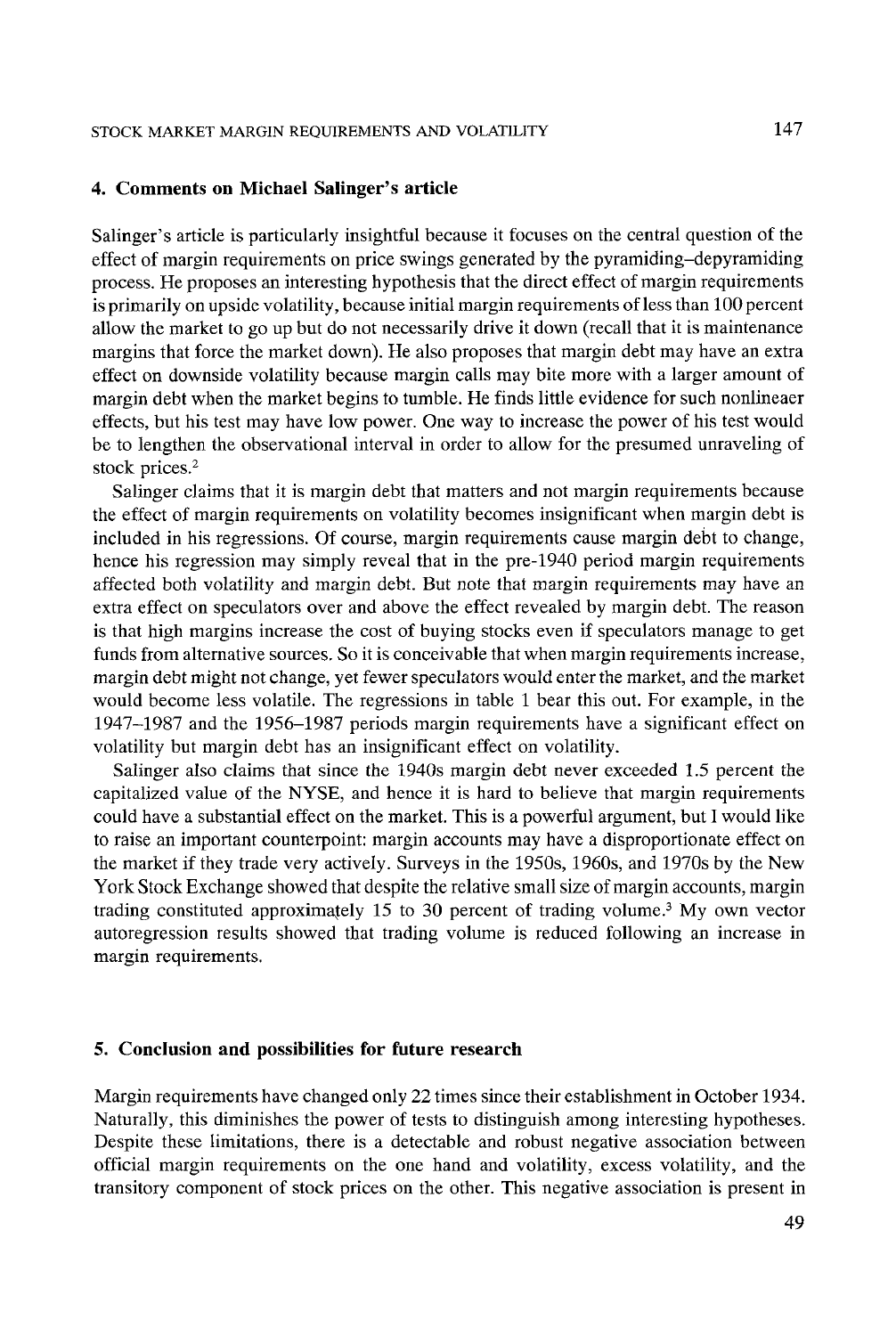

*Fig. 1.* The effect of an increase in margin requirements on Japanese stocks

the full sample as well as in the post-depression sample. However, the strength of the association is perhaps not of sufficient magnitude to change the strong prior beliefs held by some of my critics. Thus the question arises: Where should empirical research go from here?

Three directions for future research seem promising. First, given the small effective sample sizes (22 margin changes in the United States), it is desirable to use cross-sectional evidence of excess volatility. Kumar, Ferris, and Chance (1988) perform a cross-sectional analysis and find some evidence that the most speculative stocks are affected the most by margin requirements.

Second, it would be desirable to examine evidence from other countries that use margin requirements in a manner similar to the United States. For example, in Japan margin requirements have changed about 100 times. I am currently studying Japanese stock market data with Steve Peristiani of the New York Fed, and we have found that margin requirements have a very strong negative effect on both stock returns and volatility. Here I present two figures for the TOPIX index and comparable figures for the U.S. S&P index taken from my work with Peristiani. Figure 1 shows that in Japan margin increases occur following an upward trend in stock prices and then the market tumbles. Figure 2 shows that margin decreases occur following a downward trend in stock prices and then the market rebounds. The comparable effects in the United States are substantially weaker, as figures 3 and 4 reveal.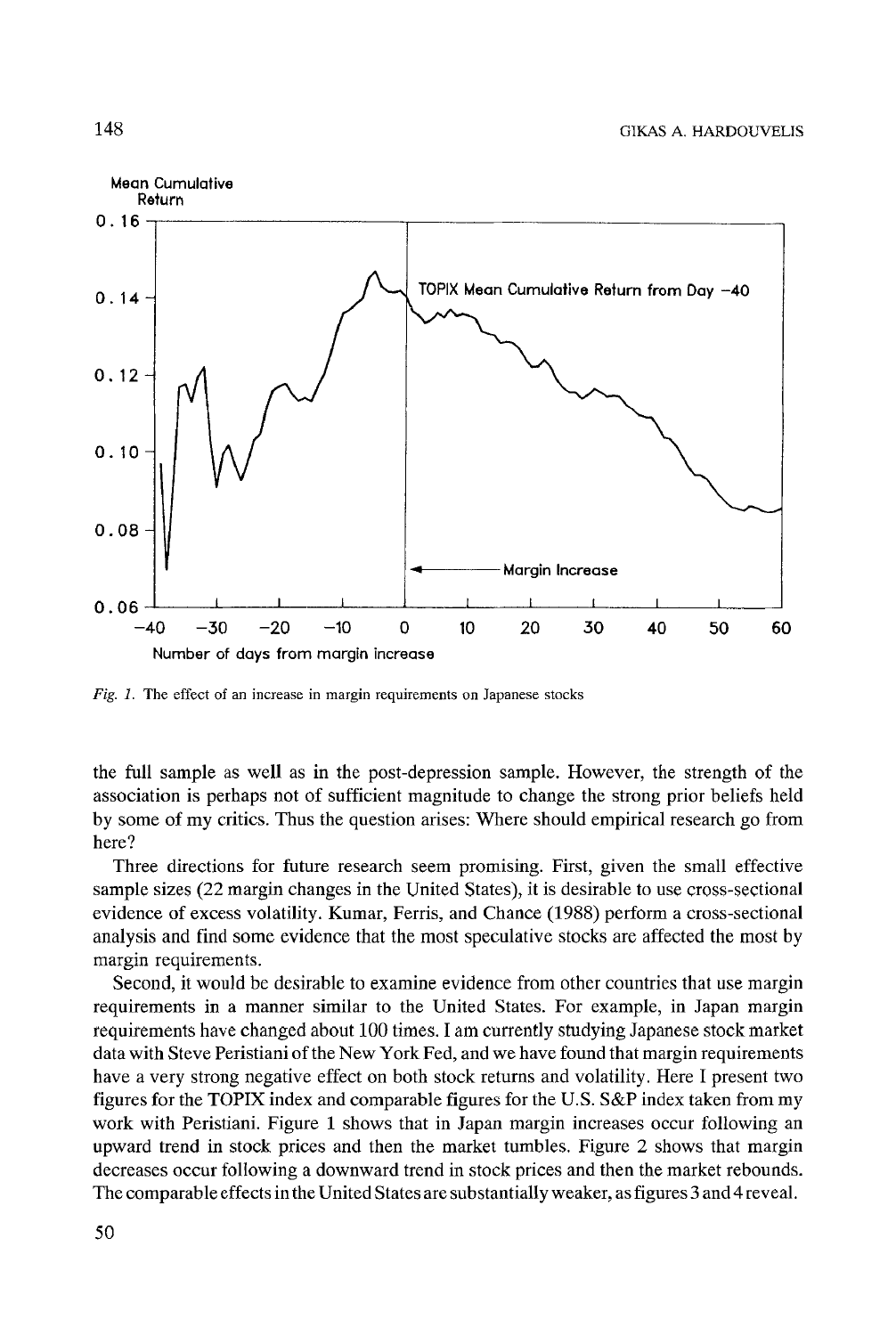

*Fig. 2.* The effect of a decrease in margin requirements on Japanese stocks



*Fig. 3.* The effect of an increase in margin requirements on U.S. stocks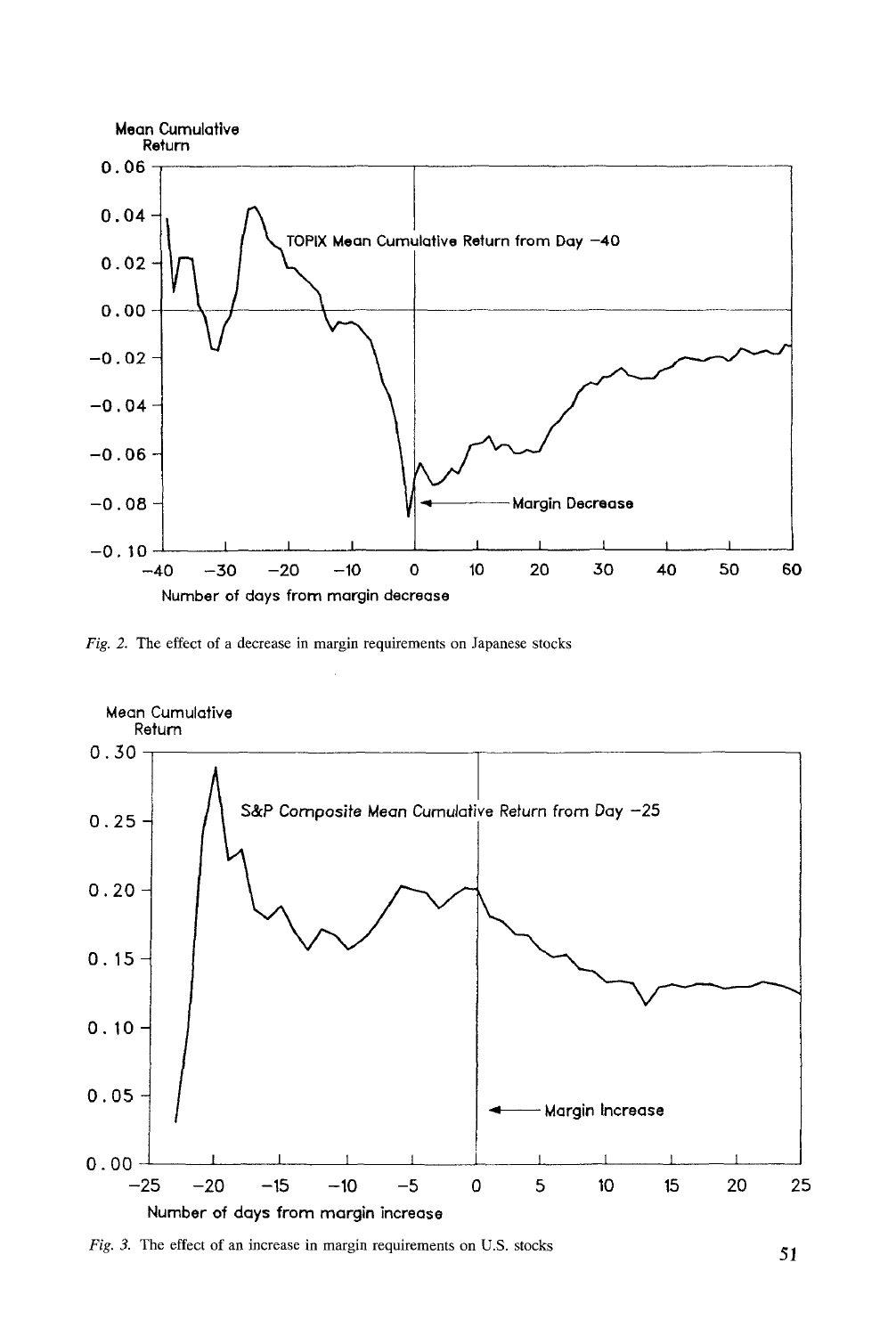

*Fig. 4.* The effect of a decrease in margin requirements on U.S. stocks

A third direction for future research would involve studying specific episodes of margin changes in greater detail. Salinger takes this direction when he focuses on the experience of the 1920s. Much can be learned from examining time periods characterized by unusual fluctuations in economic variables.

## **Notes**

1. I favor the former interpretation that margin requirements affect the irrational swings of stock prices because in my earlier paper I show that regression-based tests of excess volatility reject less often during periods of high or increasing margin requirements.

2. A brief estimation over annual nonoverlapping horizons shows a significant extra effect for margin requirements in an up market (MARGUP) but no extra effect of debt in a down market (DEBTDN). I define an up market as a year that the market went up from December to December.

3. See the 1984 study of the Board of Governors of the Federal Reserve System.

## **References**

Chrisite, Andrew A. "The Stochastic Behavior of Common Stock Variances: Value, Leverage and Interest Rate Effects." *Journal of Financial Economics* 10 (December 1982), 407-432.